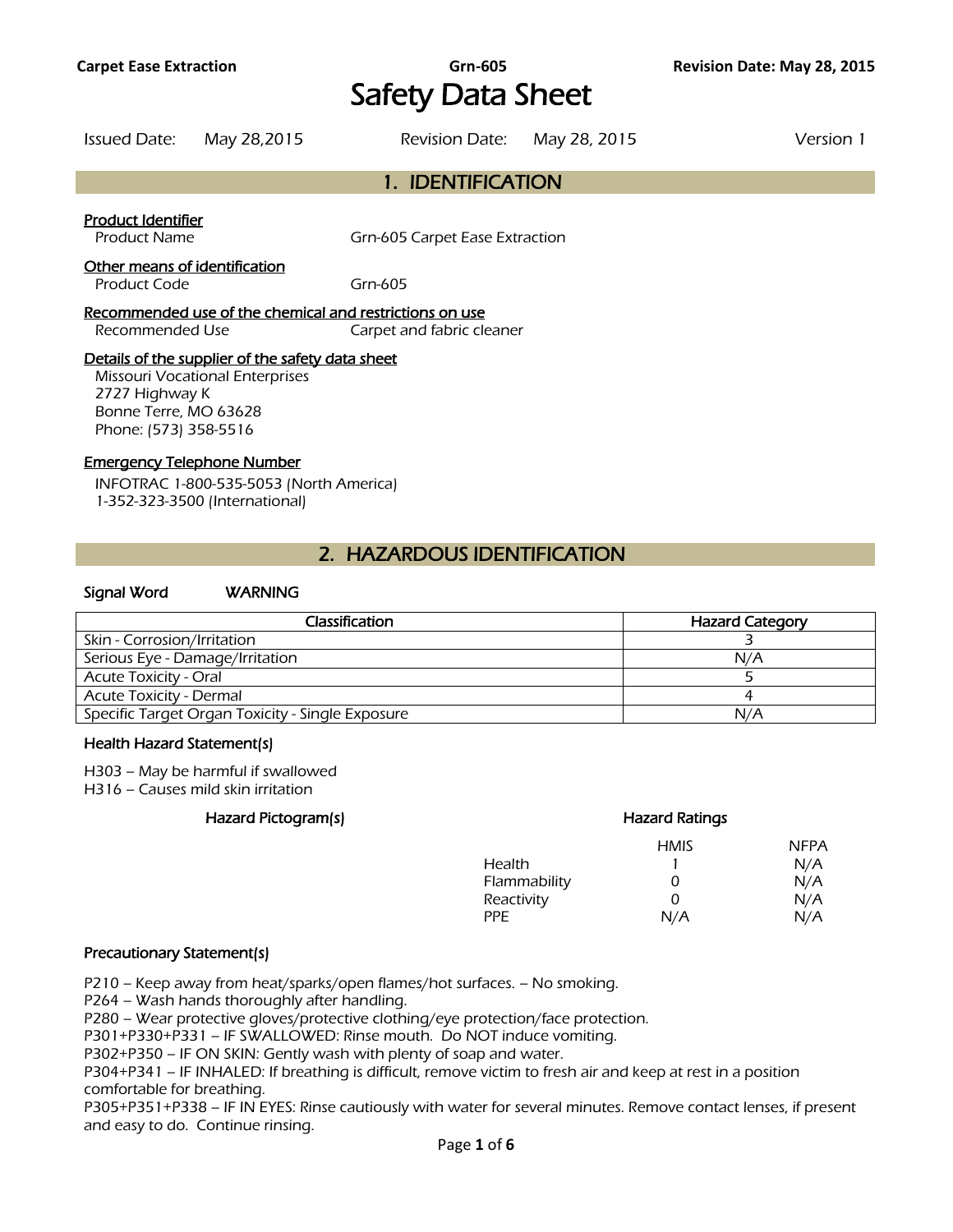P342+P311 – If experiencing respiratory symptoms: Call a POISON CENTER or doctor/physician. P410+P412 – Protect from sunlight. Do not expose to temperatures exceeding  $50^{\circ}$  C/122<sup>o</sup> F. P501 – Dispose of unused product and container in accordance with all applicable local and regional regulations.

#### Potential Health Effects

| <b>Skin Contact</b> | Not Available |
|---------------------|---------------|
| Eye Contact         | Not Available |
| Inhalation          | Not Available |
| Ingestion           | Not Available |

# 3. COMPOSITION/INFORMATION ON INGREDIENT

| 85-90<br>7732-18-5<br>144-55-8<br>1-5<br>$1-5$<br>5324-84-5<br>Not Applicable<br>$1-5$ |
|----------------------------------------------------------------------------------------|
|                                                                                        |
|                                                                                        |
|                                                                                        |
|                                                                                        |
| 68439-46-3<br>1-5                                                                      |
| $1-5$                                                                                  |
| 0.5                                                                                    |
| 7757-82-6<br>0.5                                                                       |
| ${}_{0.5}$                                                                             |
| 1310-73-2<br>${}_{0.5}$                                                                |
| 2634-33-5<br>${}_{0.5}$                                                                |
| 497-19-8                                                                               |

\*\*If Chemical Name/CAS No is "proprietary" and/or Weight-% is listed as a range, the specific chemical identity and/or percentage of composition has been withheld as a trade secret.

## 4. FIRST-AID MEASURES

General Advice If you feel unwell, seek medical advice (show label where possible).

- Eye Contact Rinse immediately with plenty of water, also under the eyelids, for at least 15 minutes.
- Skin Contact Wash off immediately with soap and plenty of water.
- **Inhalation** Move to fresh air.

Ingestion Clean mouth with water and afterwards drink plenty of water.

#### Most important symptoms and effects

Not Available.

## 5. FIRE-FIGHTING MEASURES

#### Extinguishing Media

Suitable Extinguishing Media: Water spray, alcohol-resistant foam, dry chemical, or carbon dioxide. Unsuitable Extinguishing Media: Not Available.

#### Specific Hazards Arising from the Chemical

May cause allergic respiratory reaction.

### Protective equipment and precautions for firefighters

As in any fire, wear self-contained breathing apparatus pressure-demand, MSHA/NIOSH (approved or equivalent) and full protective gear.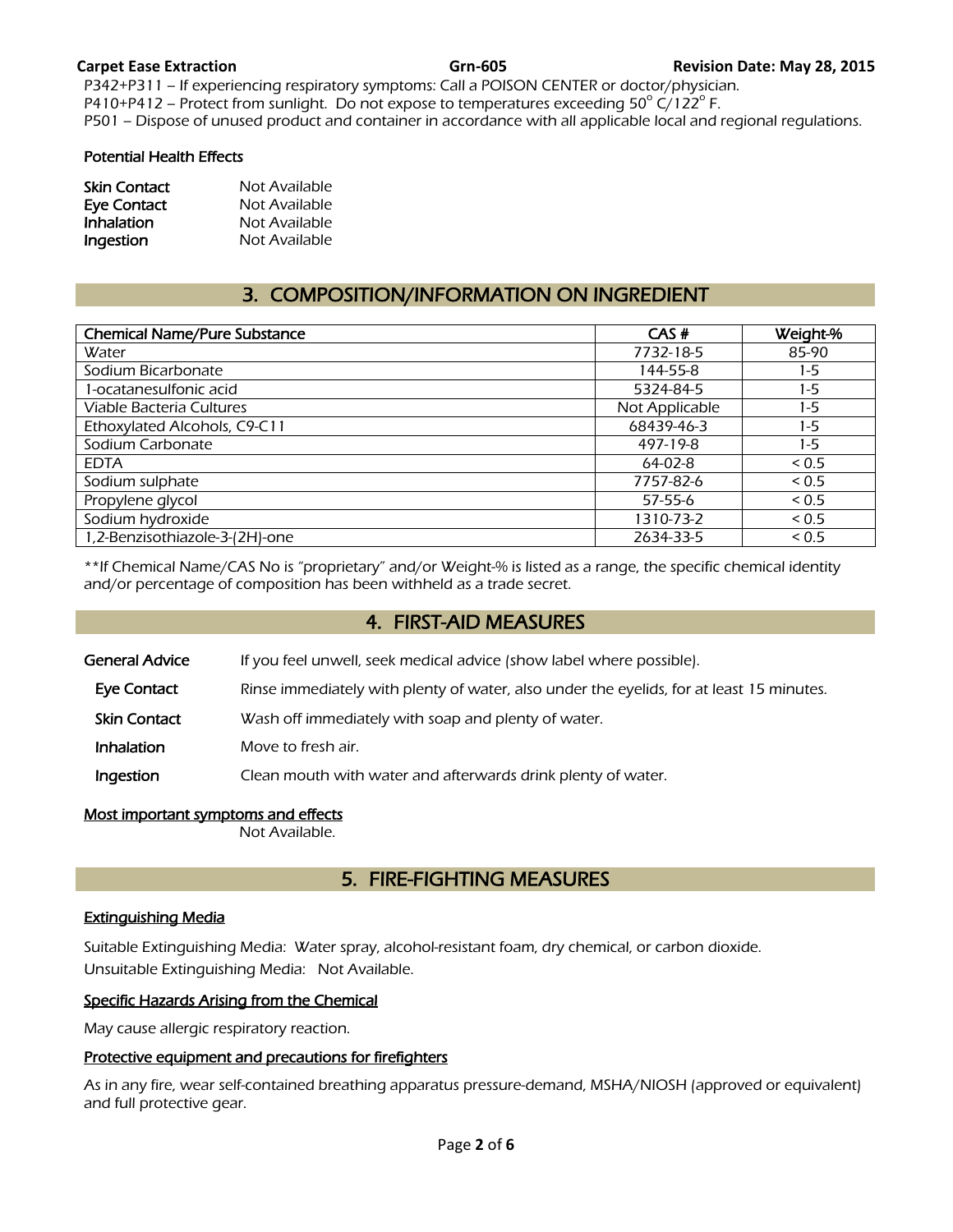Carpet Ease Extraction **Carpet Ease Extraction Business Carpet Ease Extraction Revision Date: May 28, 2015** 6. ACCIDENTAL RELEASE MEASURES

| Personal precautions, protective equipment and emergency procedures<br>Personal precautions | Ensure adequate ventilation.                                                                                                                                                                                                                                                                                                                                                                               |  |
|---------------------------------------------------------------------------------------------|------------------------------------------------------------------------------------------------------------------------------------------------------------------------------------------------------------------------------------------------------------------------------------------------------------------------------------------------------------------------------------------------------------|--|
| <b>Environmental precautions</b>                                                            | Spilled preparation should be removed immediately to avoid formation of<br>dust from dried preparation. Take up by mechanical means preferably by a<br>vacuum cleaner equipped with a high efficiency filter. Flush remainder<br>carefully with plenty of water. Avoid splashing and high pressure washing<br>(avoid formation of aerosols). Ensure sufficient ventilation. Wash<br>contaminated clothing. |  |
| Methods and material for containment and clean up                                           |                                                                                                                                                                                                                                                                                                                                                                                                            |  |
| <b>Methods for Containment</b>                                                              | Not Available.                                                                                                                                                                                                                                                                                                                                                                                             |  |
| Methods for Clean up                                                                        | Pick up and transfer to properly labeled containers.                                                                                                                                                                                                                                                                                                                                                       |  |

## 7. HANDLING AND STORAGE

| Precautions for safe handling                                |                                                                                                     |  |
|--------------------------------------------------------------|-----------------------------------------------------------------------------------------------------|--|
| Handling                                                     | Handle in accordance with good industrial hygiene and safety practices.                             |  |
| Conditions for safe storage, including any incompatibilities |                                                                                                     |  |
| <b>Storage Conditions</b>                                    | Keep containers tightly closed in a dry, cool, and well-ventilated place.                           |  |
| Incompatible Materials                                       | Strong acids or alkali compounds and strong oxidizing agents may<br>inactivate biological cultures. |  |

# 8. EXPOSURE CONTROLS/PERSONAL PROTECTION

# Appropriate engineering controls

Engineering Controls

| Chemical<br><b>Name</b>          | 7H F                                                        | . PF'<br>. УГ<br>--         | ם וחו ג<br><b>NIC</b><br>$\sqrt{2}$ |
|----------------------------------|-------------------------------------------------------------|-----------------------------|-------------------------------------|
| Sodium<br>Hvdroxide<br>╮–<br>. . | .<br>$\cdots$<br>/m<br>eilina<br>ma<br>_eilina <sup>.</sup> | TWA:<br>$\sim$<br>mп<br>,,, | ma<br>$\overline{ }$<br>ึ∪          |

### Individual protection measures, such as personal protective equipment

| Eye/Face Protection            | Avoid contact with eyes.                                                  |
|--------------------------------|---------------------------------------------------------------------------|
| Skin and Body Protection       | No special technical protective measures are necessary.                   |
| <b>Respiratory Protection</b>  | In case on insufficient ventilation, wear suitable respiratory equipment. |
| General Hygiene Considerations | Handle in accordance with good industrial hygiene and safety practices.   |

# 9. PHYSICAL AND CHEMICAL PROPERTIES

### **Appearance**

| Physical State<br>Color             | Liquid<br>Opague | Odor<br><b>Odor Threshold</b> | Slight Fermentatio<br>Not Determined |
|-------------------------------------|------------------|-------------------------------|--------------------------------------|
| Property                            | <b>Values</b>    |                               | Remarks - Method                     |
| pН                                  | Not Available    |                               |                                      |
| <b>Melting Point/Freezing Point</b> | Not Available    |                               |                                      |
| <b>Boiling Point/Boiling Range</b>  | Not Available    |                               |                                      |
| Flash Point                         | Not Available    |                               |                                      |
| <b>Evaporation Rate</b>             | Not Available    |                               |                                      |

**Odor** Slight Fermentation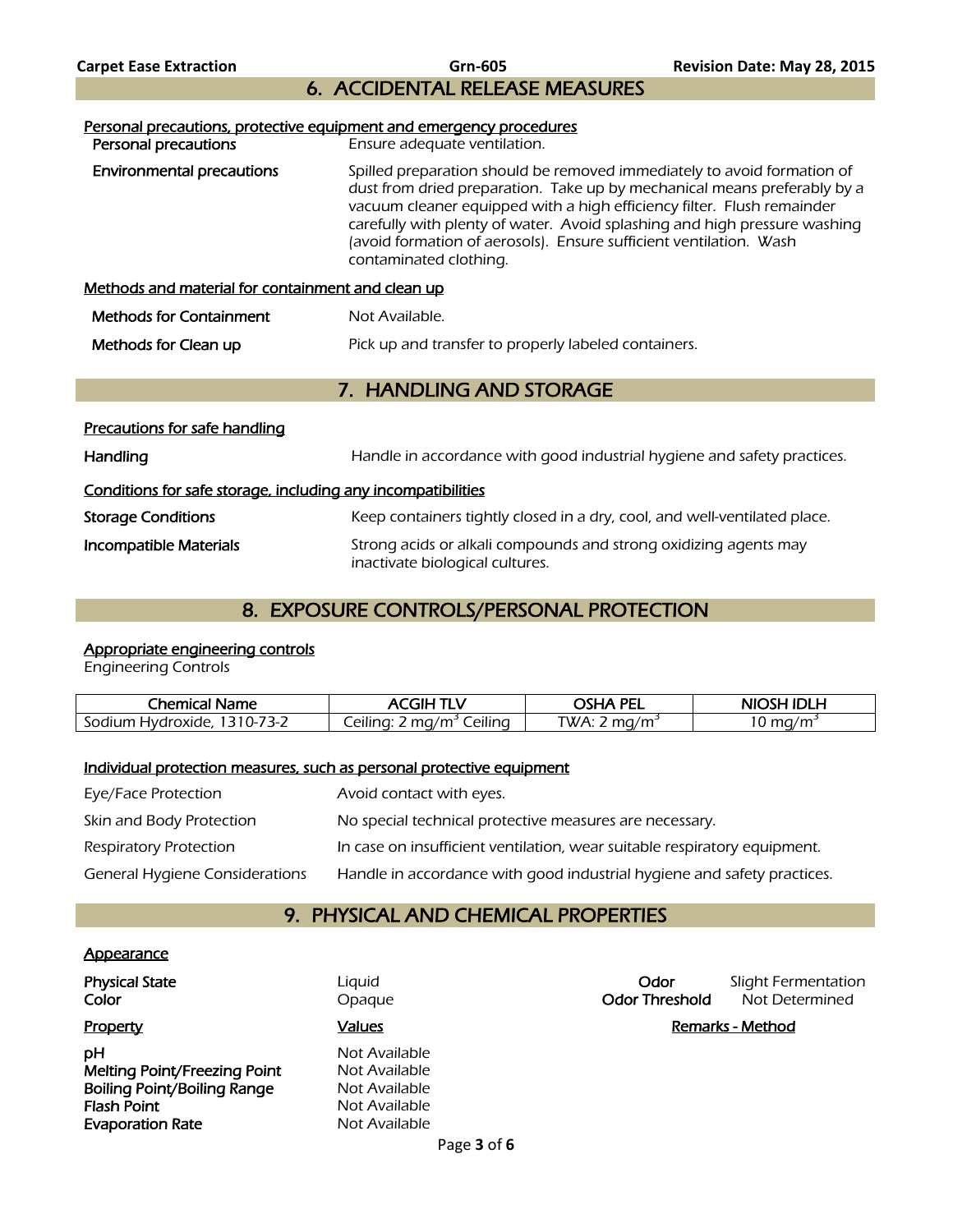| Cai pet case cxtiaction          |
|----------------------------------|
| Flammability (Solid, Gas)        |
| <b>Upper Flammability Limits</b> |
| <b>Lower Flammability Limits</b> |
| <b>Vapor Pressure</b>            |
| <b>Vapor Density</b>             |
| <b>Specific Gravity</b>          |
| <b>Water Solubility</b>          |
| Solubility in other solvents     |
| <b>Partition Coefficient</b>     |
| <b>Auto-ignition Temperature</b> |
| <b>Decomposition Temperature</b> |
| <b>Viscosity</b>                 |
| <b>Explosive Properties</b>      |
| <b>Oxidizing Properties</b>      |

**Not Available Not Available** Not Available Not Available Not Available Not Available Not Available Not Available **Not Available Not Available** Not Available Not Available Not Available

Not Available

## 10. STABILITY AND REACTIVITY

| Reactivity                                        | Not Avaiable                                                                                                         |
|---------------------------------------------------|----------------------------------------------------------------------------------------------------------------------|
| <b>Chemical Stability</b>                         | Stable under recommended storage conditions.                                                                         |
| <b>Conditions to Avoid</b>                        | Stable under normal conditions. Excessive termperature variations below<br>$32^{\circ}$ F or above 155 $^{\circ}$ F. |
| Incompatible materials                            | Strong acids or alkali compounds and strong oxidizing agents may inactivate<br>biological cultures.                  |
| <b>Hazardous Decomposition</b><br><b>Products</b> | Carbon dioxide.                                                                                                      |
| <b>Hazardous Polymerization</b>                   | Not Available.                                                                                                       |

# 11. TOXICOLOGICAL INFORMATION

## Information on likely routes of exposure

| Eye contact<br>Skin contact                                                         | May cause slight irritation. Contact with eyes may cause irritation.<br>Non-irritating during normal use.                             |
|-------------------------------------------------------------------------------------|---------------------------------------------------------------------------------------------------------------------------------------|
| Ingestion                                                                           | Ingestion may cause gastrointestinal irritation, nausea, vomiting and<br>diarrhea.                                                    |
| Inhalation                                                                          | No know effect bases on information supplied. Inhalation of dust in high<br>concentration may cause irritation of respiratory system. |
| Symptoms related to the physical,<br>chemical, and toxicological<br>characteristics | Not Available.                                                                                                                        |
| Carcinogenicity<br>Reproductive toxicity<br><b>Toxicological information</b>        | Not a known carcinogen based on information provided.<br>Not Available.<br>Not Available.                                             |

# 12. ECOLOGICAL INFORMATION

### **Ectotoxicity**

Sodium Bicarbonate, 144-55-8  $E$ C50 = 650 mg/L 120 h  $E$ C50 = 2350 mg/L 48 h Sodium Citrate, 497-19-8 **EC50** = 242 mg/L 120 h  $EC50 = 265$  mg/L 48 h Sodium Sulphate, 7757-82-6 Propylene Glycol, 57-55-6 EC50 = 19000 mg/L 96 h EC50>1000 mg/L 48 h

### Chemical Name **Freshwater Algae Chemical Name** Water Flea

Page **4** of **6**

EDTA, 64-02-8 EC50 = 1.01 mg/L 72 h EC50=610 mg/L 48 h<br>n Sulphate, 7757-82-6 - 1.01 mg/L 72 h EC50 = 2564 mg/L 48 h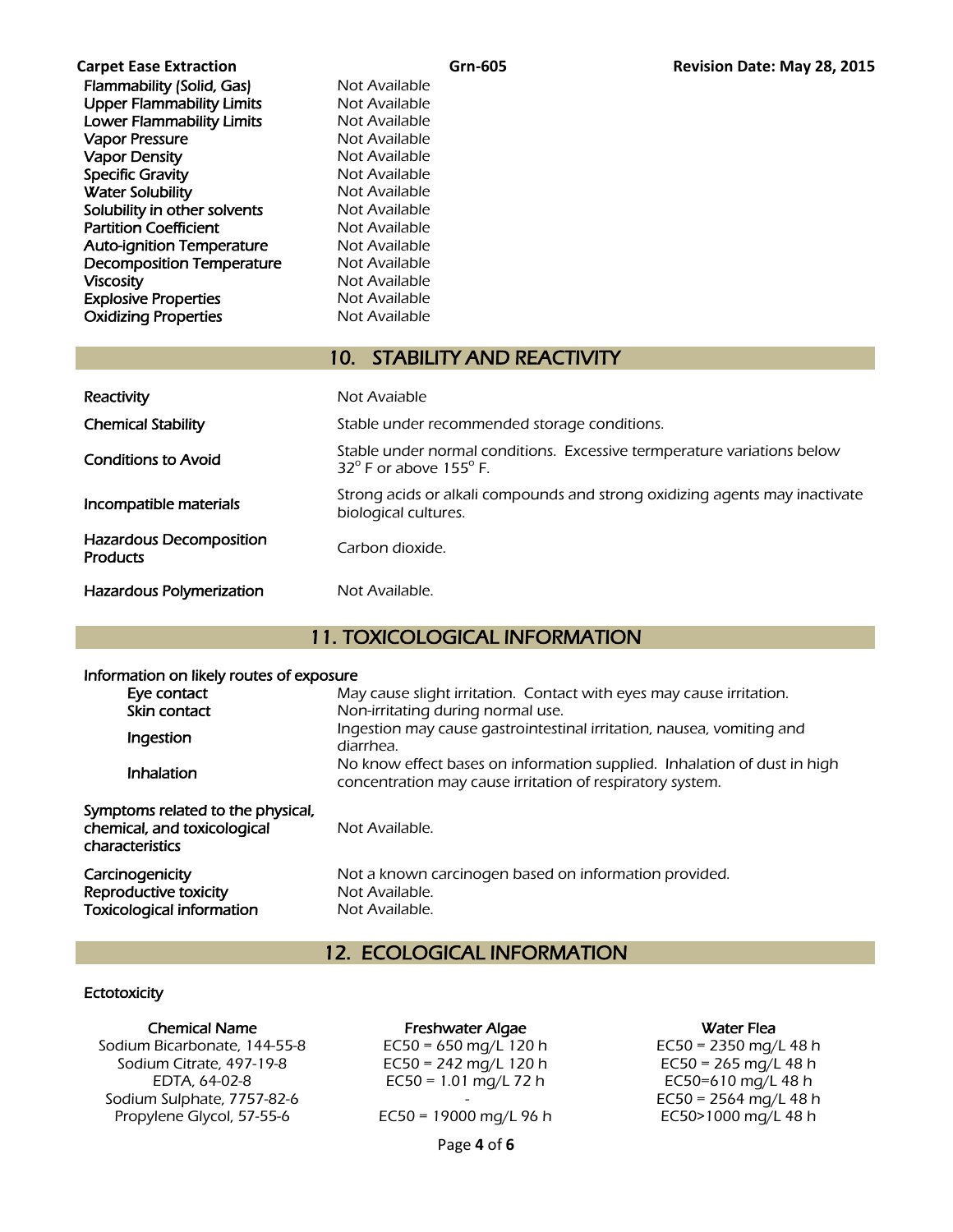| <b>Carpet Ease Extraction</b><br>Persistence and degradability | Grn-605<br>The components of the product are biodegradable. | Revision Date: May 28, 2015 |
|----------------------------------------------------------------|-------------------------------------------------------------|-----------------------------|
| Bioaccumulative potential                                      | Not Available.                                              |                             |
| Other adverse effects                                          | Not Available.                                              |                             |
|                                                                | 13. DISPOSAL CONSIDERATIONS                                 |                             |

| Hazardous Waste Code                     | Not Available.                                            |
|------------------------------------------|-----------------------------------------------------------|
| Waste from residues / unused<br>products | Dispose of contents in accordance with local regulations. |
| Contaminated Packaging                   | Dispose of wastes in an approved waste disposal facility. |

## 14. TRANSPORT INFORMATION

| <b>Note</b>                     | Please see current shipping paper for most up to date shipping information,<br>including exemptions and special circumstances. |
|---------------------------------|--------------------------------------------------------------------------------------------------------------------------------|
| DOT I.D. Number                 | Not regulated                                                                                                                  |
| <b>DOT Proper Shipping Name</b> | Not regulated                                                                                                                  |
| <b>DOT Hazard Classes:</b>      | Not regulated                                                                                                                  |
| US DOT                          | Not regulated                                                                                                                  |
| Road (ADR)                      | Not regulated                                                                                                                  |
| Air (ICAO/IMDG)                 | Not regulated                                                                                                                  |
| Sea (IMO/IMDG)                  | Not regulated                                                                                                                  |
| Packing Group                   | Not regulated                                                                                                                  |
| <b>DOT Label</b>                | Not regulated                                                                                                                  |

# 15. REGULATORY INFORMATION

#### U.S. Federal Regulations

Disposal Instructions

Contents of this SDS comply with OSHA Hazard Communication Standard CFR 1910.1200.

### OSHA Hazard Communication Standard (29 CFR 1910.1200)

( ) Hazardous ( X ) Non- Hazardous

#### SARA TITLE III

Section 302/304 Extremely Hazardous Substances: Not Available Section 311/312 (40CFR370) Hazardous Categories: None<br>Section 313 (Section 313 Toxic Re Contains the following SARA 313 Toxic Release Chemicals: None

#### **CERCLA**

CERCLA Regulatory Mot Regulated

# State Regulations

## California Prop 65

 This product may contain the following ingredient(s) known to the state of California to cause cancer, birth defects or other reproductive harm:

#### State Right-to-Know

 U.S. EPA Label Information EPA Pesticide Registration Number Not Applicable